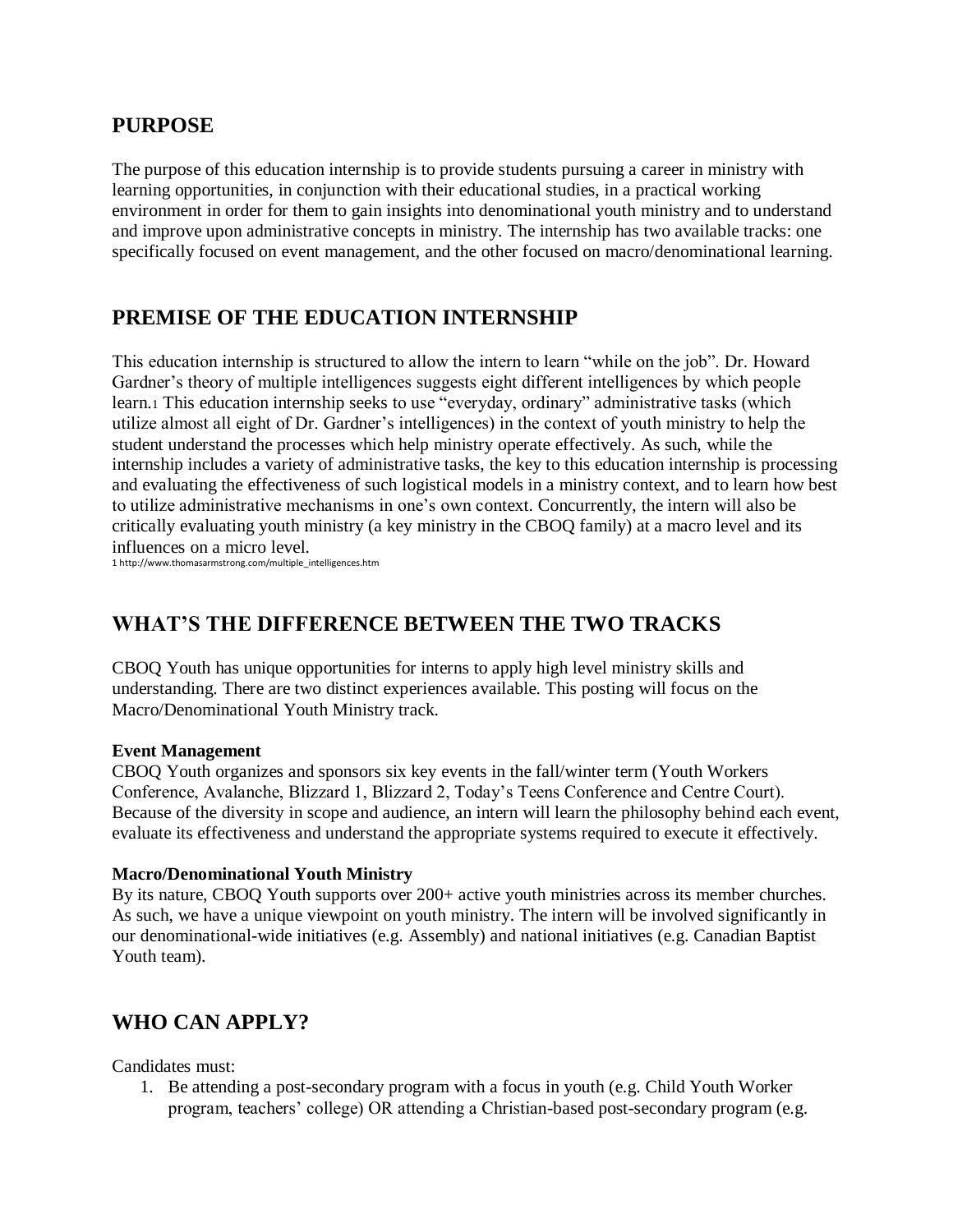Master of Divinity) OR currently serving in a ministry profession (e.g. camp ministries).

- 2. Be attending a CBOQ church.
- 3. Have applied or be willing to apply for accreditation with the CBOQ Leadership Development department to be recognized as a "Candidate for Ministry – Student". (http://www.baptist.ca/documents/Transforming\_Leaders/Form\_1\_- \_accreditation\_application.doc)
- 4. Be able to work in a fast-paced environment with others.
- 5. Demonstrate a competent level of administrative abilities (including use of Microsoft software and operation of office machines).
- 6. Have a valid criminal record check (i.e. less than three years old) either completed at his/her home church or professional association (if not, one will be completed at the expense of the CBOQ to determine whether the candidate is suitable for the position).

# **HOW TO APPLY FOR THIS EDUCATION INTERNSHIP**

The education internship posting is available in March (for the macro/denominational youth ministry track) and in late June (for the event management track). The posting will be announced through the CBOQ Youth E-update (email newsletter), on the website [\(www.cboqyouth.ca/ internship\)](http://www.cboqyouth.ca/%20internship) and through Twitter (@cboqyouth). Candidates can send in their resume, three references (one current/recent employer, one former employer or school professor, and one non-family friend) including their contact information, and a list of personal learning objectives they wish to achieve in this education internship. Suitable candidates will be contacted for an in-person interview with the Director of Youth Ministries (DYM) and/or the Youth Ministries Associate (YMA).

# **LEARNING OBJECTIVES OF THE EVENT MANAGEMENT TRACK**

The following are standard learning objectives specific to this education internship opportunity and in addition to the personal learning objectives by the candidate.

- 1. To identify and understand different administrative structures and their purpose in ministry.
- 2. To understand the philosophy and strategy of large-scaled events in youth ministry.
- 3. To efficiently use office equipment (e.g. photocopier, fax machine, laptop/computer, LCD projector, sound system, etc.).
- 4. To effectively complete administrative tasks (see job description)

# **LEARNING OBJECTIVES OF THE MACRO/DENOMINATIONAL YOUTH MINISTRY LEARNING TRACK**

The following are standard learning objectives specific to this education internship opportunity and in addition to the personal learning objectives by the candidate.

- 1. To identify and understand different administrative structures and their purpose in ministry.
- 2. To understand the philosophy and strategy of youth ministry on a macro level i.e. primarily